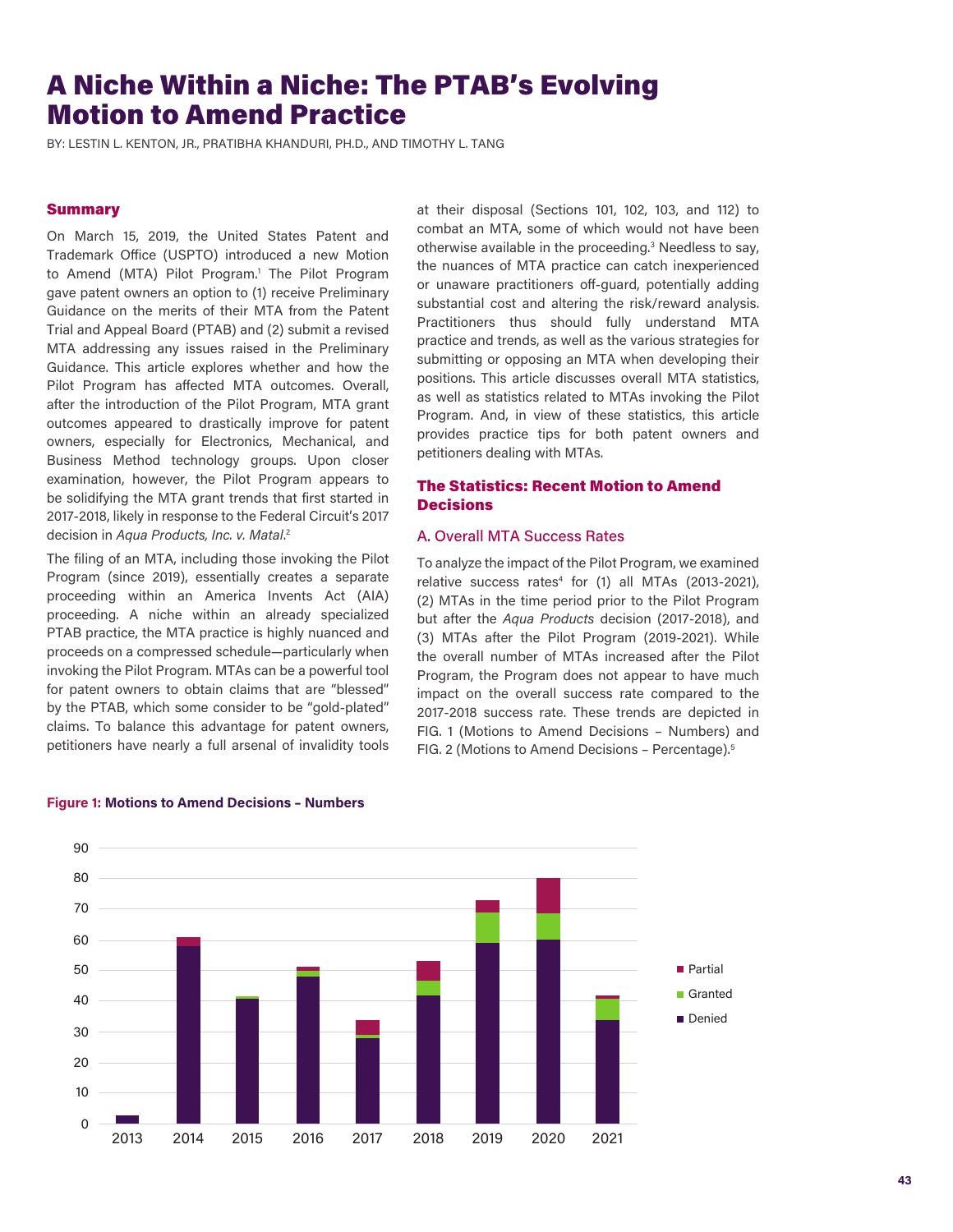### **Figure 2: Motions to Amend Decisions – Percentage Motions to Amend Decisions – Percentage**



FIG. 1 shows that the number of MTAs decided increased from 53 in 2018 (before the Pilot Program) to 73 in 2019 and 80 in 2020 (after the Pilot Program). This significant increase in the number of MTAs decided in 2019 and 2020 may be a result of the PTAB's signaling a renewed interest in evaluating amended claims in AIA reviews via the Pilot Program. In 2021, however, the number of MTAs decided decreased to 42.

FIG. 2 depicts the same data as FIG. 1 but as normalized percentages. FIG. 2 shows that in 2019-2021, even after the Pilot Program became available, the overall MTA success rate was about 21.5%<sup>6</sup> (19.2% in 2019, 25% in 2020, and 19% in 2021) compared to the overall pre-Pilot Program MTA success rate of 19.5% in 2017-2018 (17.6% in 2017 and 20.8% in 2018). Because these results appear to show that availability of the Pilot Program did not significantly improve patent owners' success rate, we needed to dig deeper to understand whether and how the Pilot Program affected MTA practice. As we suspected, the story becomes more interesting when the success rates are assessed based on technology.

Historically, MTAs have fared worse in Bio/Chem proceedings compared to other technology groups, but this trend seems to have reversed after the PTAB introduced the Pilot Program. In 2013-2018, the PTAB decided 40 Bio/Chem MTAs but granted only three (7.5% success rate). Looking closer at 2017-2018, the PTAB decided 15 Bio/Chem MTAs but granted only one (6.7% success rate). However, the success rate for Bio/ Chem MTAs increased to 12% in 2019-2021 when the PTAB decided 25 MTAs and granted three.<sup>7</sup> Thus, this data indicates that the recent Pilot Program may have helped improve the MTA success rate for Bio/Chem patent owners.

For Electronics proceedings, in 2013-2018, the PTAB decided 141 MTAs and granted 14 (9.9% success rate). Looking closer at 2017-2018, the PTAB decided 49 MTAs and granted 11 (22.4% success rate). The success rate for Electronics MTAs remained similar in 2019-2021 when the PTAB decided 104 MTAs and granted 23 (22.1% success rate).<sup>8</sup> Thus, the Pilot Program does not seem to have much impact on Electronics proceedings. Instead, in these proceedings, a more impactful change appears to have occurred in 2017-2018 when the MTA success rate increased dramatically, and the Pilot Program seems to have continued the trend.

Similarly, the trend that started in 2017 for Mechanical/ Business Method proceedings continued after the Pilot Program. In 2013-2018, the PTAB decided 62 Mechanical/Business Method MTAs and granted seven (11.3% success rate). In 2017-2018, the PTAB decided 23 Mechanical/Business Method MTAs and granted 5 (21.7% success rate). In 2019-2021, the PTAB decided 66 Mechanical/Business Method MTAs and granted 16 (24.2% success rate).<sup>9</sup> Again, the most impactful change appears to have occurred in 2017-2018, with a slight increase in MTA success rate after the introduction of the Pilot Program.

Thus, Bio/Chem patent owners appear to have benefitted the most from the Pilot Program while the Electronics and Mechanical/Business Method technology spaces largely continued the 2017-2018 trends after the Pilot Program. Overall, the one-two punch of *Aqua Products*  and the Pilot Program appears to have increased the success rate of MTAs across all technology groups.

### B. MTA Success Rates after Receiving Preliminary Guidance in the Pilot Program

Since its introduction in 2019, patent owners have invoked the Pilot Program and received Preliminary Guidance in 129 proceedings. Of those proceedings, the PTAB has issued final written decisions (FWD) addressing the merits of an MTA in 67 proceedings and has granted 18 MTAs (seven fully and 11 partially).<sup>10</sup> Thus, in 2019-2021, the proceedings receiving Preliminary Guidance and reaching FWD had an overall MTA success rate of 26.9%,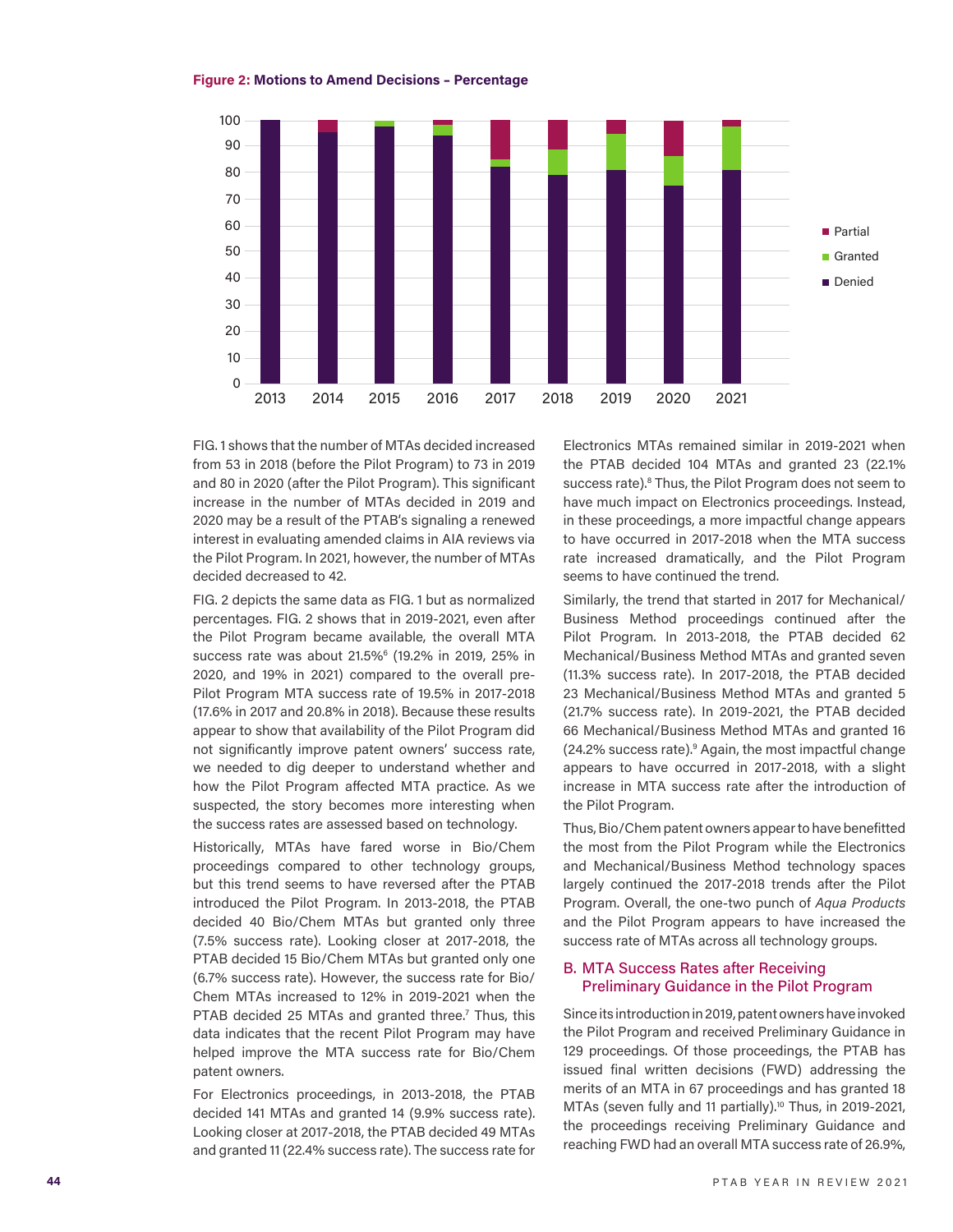which is better than the overall success rate of 21.5% for all MTAs (with or without Preliminary Guidance) decided in 2019-2021. This indicates that patent owners have benefited from the PTAB's Preliminary Guidance decisions under the Pilot Program.

The benefits of Preliminary Guidance however have not been evenly distributed across the technology groups. Although the Pilot Program seems to have improved the success rate of Bio/Chem MTAs, these MTAs fared no better after receiving Preliminary Guidance: none of the successful 18 MTAs that received Preliminary Guidance were in Bio/Chem technology group. Instead, 13 MTAs were in Electronics while 5 MTAs were in the Mechanical/Business Methods technology groups.

Beyond these statistics, studying the Preliminary Guidance trends based on the issues raised is useful for both patent owners and petitioners in developing best practices. To start, in an MTA, a patent owner must satisfy its burden of showing that the proposed substitute claims meet the statutory and regulatory requirements of 35 U.S.C. § 316(d) and 37 C.F.R. § 42.121.11 But 55% of Preliminary Guidance decisions (71 out of 129) found that the patent owners failed to show a reasonable likelihood of meeting the statutory and regulatory requirements. Thus, when submitting an MTA, patent owners should pay careful attention to ensure that all statutory and regulatory requirements are met.

Additionally, 90.7% of Preliminary Guidance decisions (117 out of 129) found that petitioners demonstrated a reasonable likelihood that the proposed substitute claims were fully or partially unpatentable. This included the cases where patent owners failed to meet statutory and regulatory requirements and the claims were unpatentable in view of prior art and other statutory grounds. Thus, petitioners continue to successfully demonstrate unpatentability at this stage despite the originally perceived benefit of the Preliminary Guidance in the Pilot Program for the patent owners.

Upon receiving the Preliminary Guidance, a patent owner may file a revised MTA to address the issues that the PTAB identified in the Guidance. For example, the revised MTA may address failures to meet statutory or regulatory requirements or unpatentability grounds raised by petitioners. Patent owners filed revised MTAs in 70.5% of proceedings (91 out of the 129).<sup>12</sup> Out of these 91 proceedings, 56 had FWDs on the merits.<sup>13</sup> Of these 56 proceedings, 11 revised MTAs were fully or partially granted (19.6%). Thus, patent owners receiving negative Preliminary Guidance and submitting a revised MTA still had an overall success rate of about one in five (19.6%).

Although patent owners have about the same probability of success with a revised MTA as the overall MTA success rate (21.5% in 2019-2021 for all MTAs), the overall likelihood of success increased when they succeed at the Preliminary Guidance stage. In the most obvious case, the best result for a patent owner is when (1) it demonstrates the likelihood to meet the statutory and regulatory guidelines and (2) the petitioner does not demonstrate a likelihood of unpatentability at the Preliminary Guidance stage. Three proceedings fit this criteria and all three (100%) resulted in fully granted MTAs at FWD.<sup>14</sup> In contrast, if the Preliminary Guidance indicates that the patent owner has not met its burden of meeting the MTA requirements, the patent owner's success rate plummets to 20% at FWD.15 This is regardless of whether a petitioner has demonstrated a likelihood of unpatentability at the Preliminary Guidance stage and whether a revised MTA was filed.

Thus, the PTAB's Preliminary Guidance is an important factor for predicting the ultimate success of an MTA at FWD. For patent owners, receiving an indication at the Preliminary Guidance stage that there is a reasonable likelihood that the MTA has met the statutory and regulatory requirements and the petitioner has not demonstrated unpatentability of the proposed substitute claims results in the greatest chance of success. For petitioners, identifying that the patent owner has not met its burden for an MTA or demonstrating unpatentability at least under one of Sections 101, 102, 103, and 112 significantly reduces the patent owner's chances of success even if a revised MTA is filed.

### Tips for Patent Owners

In view of these statistics, patent owners should recognize that MTAs are obtainable, with an overall success rate of 21.5%. This success rate increases to 26.9% when patent owners obtain Preliminary Guidance from the PTAB. Measured by success rate alone, patent owners are thus better off requesting Preliminary Guidance. Other factors, such as budget, remaining patent term, and overall strength of the invalidity contentions may also guide a patent owner's MTA strategy.

To maximize success, patent owners should ensure that the MTA satisfies the statutory and regulatory requirements under 35 U.S.C. § 316(d) and 37 C.F.R. § 42.121. As discussed above, the data shows that patent owners have faced difficulties meeting these requirements, with 55% of Preliminary Guidance decisions indicating that the patent owner failed to meet the requirements. Additionally, when filing an MTA, patent owners should ensure that the substitute claims can survive petitioners' potential unpatentability challenges under Sections 101, 102, 103, and 112. Patent owners should anticipate these issues upfront when submitting the substitute claims in a MTA and not wait to address them later in a revised MTA. For example, when crafting substitute claims, patent owners should ensure that the claims are not indefinite and are enabled under Section 112, and meet subject matter eligibility under Section 101.

With respect to the patentability challenges under Sections 102 and 103, patent owners should ensure that the substitute claims would overcome, at least, the art already cited in the proceeding, including the art not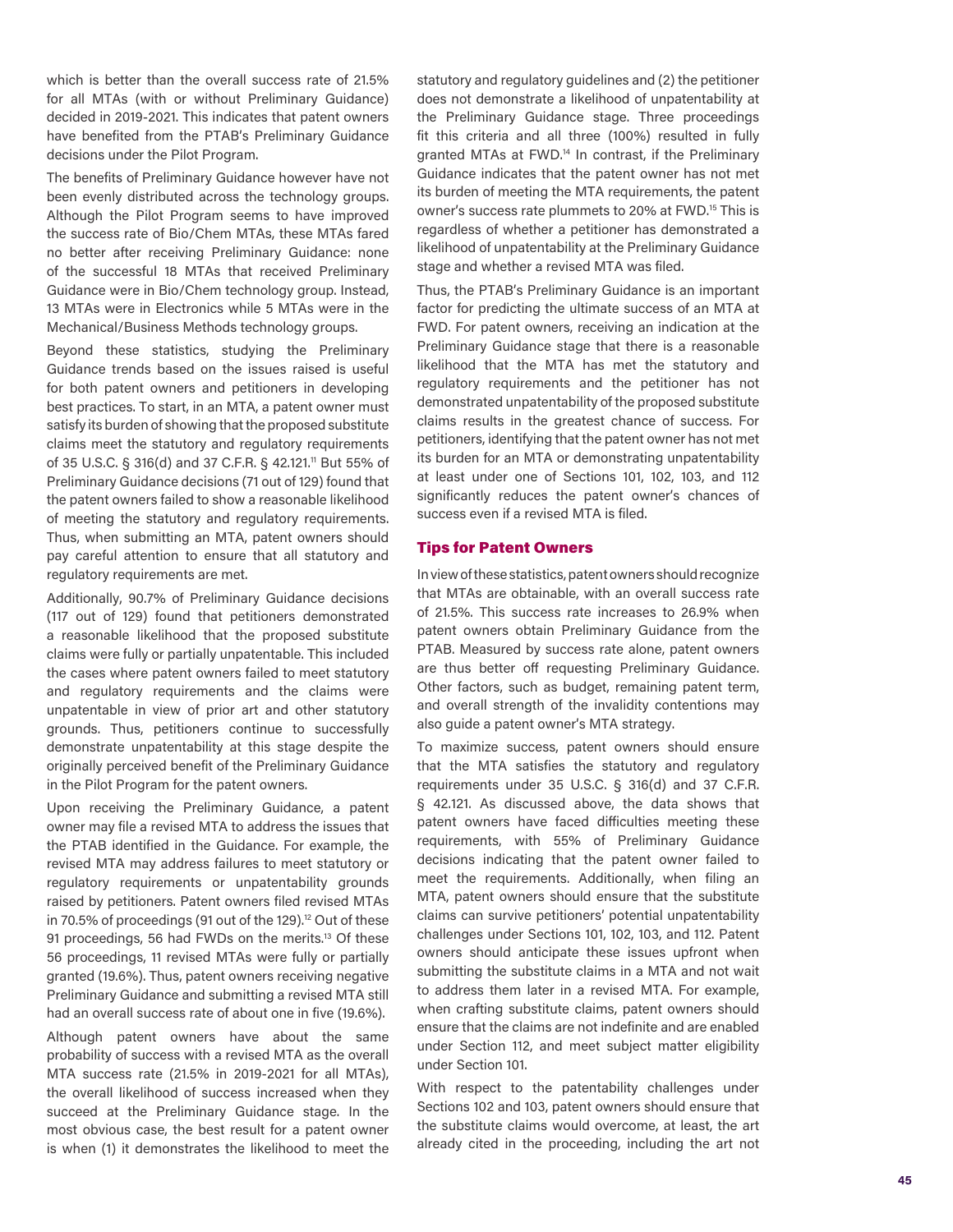asserted in a ground in the petition. This may include the art cited during prosecution, in the technology background in an expert declaration submitted in the proceeding, or the art cited in a parallel district court litigation. Patent owners should also remember that petitioners can introduce new art in their oppositions, and therefore, patent owners should attempt to anticipate the type of art that may be used and craft claims that would not be rendered unpatentable by the newly introduced art. Understanding the prior art landscape is thus an important consideration when deciding whether to file an MTA.

On the question of whether to pursue an MTA contingent on finding any of the existing claims unpatentable, patent owners have succeeded in both contingent and non-contingent MTAs. For example, out of the seven MTAs that received Preliminary Guidance and were fully granted at FWD in 2019-2021, three were contingent and four were non-contingent.<sup>16</sup> A contingent MTA, however, is likely a better choice in situations where the patent owner prefers the original claims. A contingent MTA may also be appropriate when the patent owner is not restricted by the costs of filing the patent owner's response to the petition in addition to a separate contingent MTA.

On the question of whether a revised MTA is worth pursuing after receiving a negative Preliminary Guidance, patent owners should consider filing a revised MTA. Out of the seven MTA proceedings that received Preliminary Guidance and were fully granted at FWD in 2019-2021, four included revised MTAs.17 These revised MTAs corrected the deficiencies in meeting the statutory and regulatory requirements of an MTA and addressed artbased unpatentability challenges and indefiniteness and written description issues. Thus, patent owners have succeeded even after receiving a negative Preliminary Guidance and should consider filing a revised MTA.

#### Tips for Petitioners

Even with *Aqua Products* and the Pilot Program, the overall MTA denial rate is still 75-80%, indicating that petitioners typically have the upper hand in MTA outcomes. But petitioners should not take this advantage for granted.

As much as possible, petitioners should prepare for a potential MTA when preparing the petition. For example, petitioners should try to identify art relevant to all the embodiments described in the specification of the challenged patent in addition to art relevant to the challenged claims. Finding such art when preparing the petition and including this art in a technology background, for example, may be helpful later on when

preparing an opposition to the patent owner's MTA in a compressed MTA practice schedule. Because patent owners are not allowed to introduce new matter, if all of the embodiments described in the specification are already addressed in the art identified at the petition stage, petitioners should be able to efficiently generate new prior art grounds using those references.

To maximize success, petitioners may also consider presenting all relevant challenges in their opposition to the MTA and not wait for the patent owner to file a revised MTA after the Preliminary Guidance. This includes attacking the patent owner's failure to meet its statutory and regulatory burdens, as well as raising unpatentability challenges under Sections 101, 102, 103, and 112. Petitioners should also consider unpatentability challenges based on new art.

In 66.7% of the proceedings (four of six) where the petitioner failed to demonstrate a reasonable likelihood of unpatentability at the Preliminary Guidance stage, the PTAB granted the MTA in the FWD.18 To avoid this scenario and reduce the MTA success rate, petitioners should tailor their oppositions to specifically address the substitute claims and arguments presented by patent owners in the MTAs. When making art-based arguments, the oppositions should explain in detail how the proposed substitute claims are taught by the art and/or why a person of ordinary skill in the art would have been motivated to combine or modify the art with a reasonable expectation of successfully arriving at the substitute claims. Petitioners should not simply rely on the arguments presented in the petition, as the PTAB has ruled against petitioners that failed to fully explain any new positions in their oppositions.19

Should the patent owner elect to submit a revised MTA, the petitioner should oppose it with the same thoroughness as its opposition to the MTA. As a reminder, of the 56 proceedings with revised MTAs reaching FWD on the merits, only 11 revised MTAs were fully or partially granted (19.6%). Petitioners should therefore recognize that the odds are still in their favor even if patent owners submit a revised MTA.

In conclusion, the combination of *Aqua Products* and the MTA Pilot Program has given patent owners many tools when pursuing a MTA. The MTA statistics reflect that the Pilot Program has continued a trend of an improved overall MTA success rate that started with *Aqua Products* in 2017. While the statistics are helpful, the petitioners and patent owners should keep in mind that MTA success is very fact specific and they should continue to tailor their arguments and proposed amendments to the facts in the proceeding.